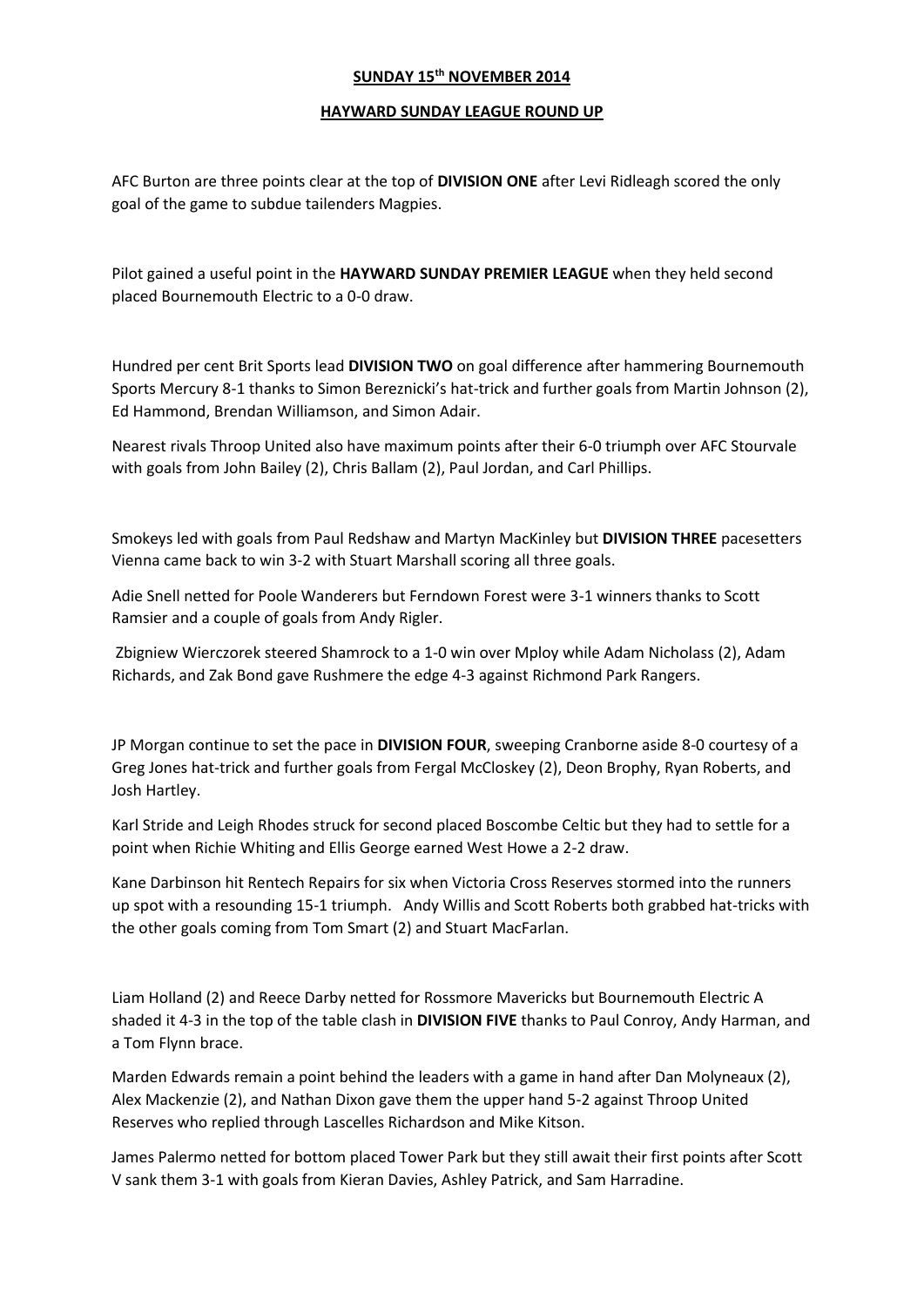AFC Fiveways take over on top of **DIVISION SIX** on goal difference after walloping Kinson Borough 8- 0 with goals from Ian Marshall (2), Matt Wells (2). Ben Hall, Chris Emms, Adam Gowhar, and Stuart Dixon.

Jamie Phillips (2), Mark Brock, James Glanville, and Mick Heslin struck for Avon Social but Fordingbridge Turks got the better of an 8-5 goal bonanza thanks to Jack Lockyer, Dan Parker, and hat-tricks from both Harry Stokes and George Mann.

Karl Chalkley rattled in four when Pilot Reserves took over pole position in **DIVISION SEVEN** following their 6-1 thrashing of Longfleet. Damian Mudge and Mark King added two each for unbeaten Pilot while Dan Smith scored Longfleet's consolation goal.

### **M. A. HART CUP COMPETITIONS ROUND UP**

Ian Maidment struck twice for Upton Sociedad but Poole Borough UAB overwhelmed them 8-2 in the fourth round of the **M. A. HART ROBBINS CUP** thanks to Sam Carter's four goal blast and further goals from Kyle Spyers, Brad Chapple, Kieran Campbell, and Nick Collins.

Kev Collins, Dan Manuel, and Luke Dawe were the Abbey marksmen in their 3-1 success against Kinson Con who replied through Nick Bird.

Rushmere Reserves emerged 3-0 winners in their **M. A. HART NICHOLAS READ CUP** third round tie with Redhill Rangers with goals from Stuart Davids, Chris Hudson, and Dan Da Silva.

## **HAMPSHIRE CUP ROUND UP**

Shoulder of Mutton's **HAMPSHIRE SUNDAY SENIOR CUP** run ended in a 2-0 second round exit against Testlands.

East Christchurch SSC Reserves had the edge 4-3 in their **HAMPSHIRE JUNIOR A CUP** second round tie with Hampshire Irons thanks to Harry Smith's hat-trick and a Harry Ramburn strike.

Ed Jennings netted for Bournemouth Electric Reserves when they finished all square 1-1 with Traco Athletic but it was the latter who went through 5-4 on penalties.

AFC Burton Reserves also suffered penalty shootout heartbreak, going out 4-3, after they drew 2-2 with Clarence Tavern thanks to a couple of goals from Kyle Butler.

Christchurch Starre also bowed out when they were beaten 4-0 by Wicor Mill Reserves.